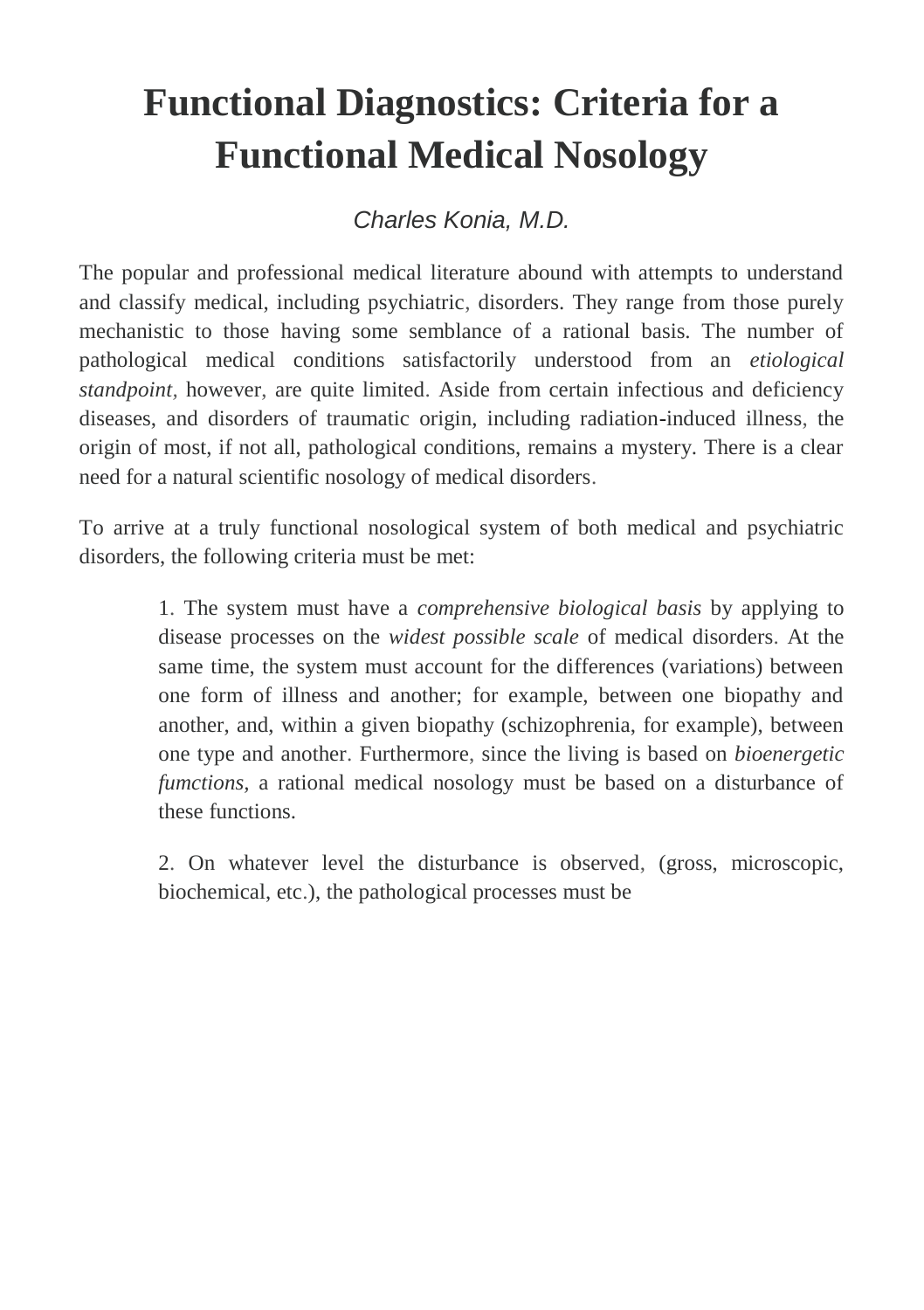described and defined in strictly *observable* terms. The closer direct observation and description correspond to objective processes, the more accurately and rationally will they be understood. Since the living is essentially an energetic system, the observations must correspond to *energetic,* as well as structural, processes.

3. The observations must lawfully lead, in turn, to a *theoretical framework*  for the nosological system. The mutual interaction of clinical observation and theoretical formulation must define disease processes as *deviations* from an objective standard of healthy functioning.

4. This requires an *objective standard of health.* Without a clear-cut standard of health, no natural-scientific nosological system is possible, and therapy is without real orientation, direction, or goal.

Comparing these criteria with mechanistic medicine point by point, this article will demonstrate that medical orgonomy offers the most valid system of medical diagnosis at this time. This article will only deal with the classification of the psychic biopathies. The somatic biopathies will be dealt with later.

## *A. Degree of Comprehensiveness*

Both ergonomic and mechanistic nosology are fully comprehensive, and despite having diametrically opposite views regarding the basic nature of living processes, each covers the entire realm of medicine. Any similarity between the two systems, however, ends here.

Medical orgonomy places bioenergetic *function* at its base and considers material events significant only as material *functions* of primary bioenergetic events.

The gastric hyperacidity present in peptic ulcer disease is significant for medical orgonomy as an indication of chronic and excessive sympathetic excitation (a pulsatory disturbance), itself a function of diaphragmatic armor. That is, an energetic *function* fully explains both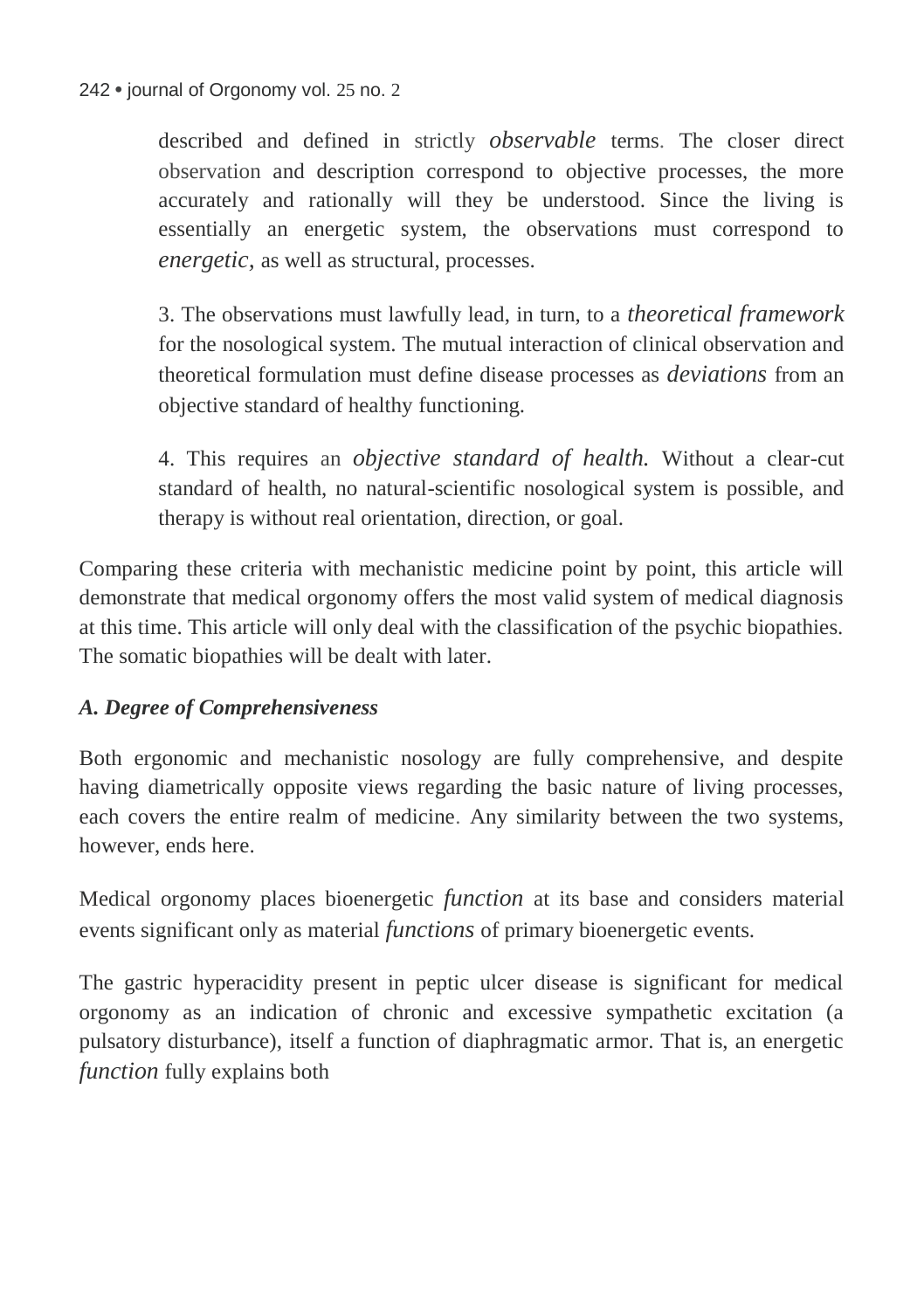#### Konia Functional Diagnostics 243

the psychic and somatic aspects of the disease. The presence of elevated gastric acid is totally unexplained in mechanistic thinking.

Similarly, the elevation of uric acid in the blood (hyperuricemia) in the gouty diathesis and the tendency to deposit uric acid crystals in various tissues of the body remain a mystery to mechanistic pathology but can be understood functionally as a manifestation of an energetic contraction of the vascular and smooth muscle components of the plasmatic system with a tendency to deposit solid waste products. This again is symptomatic of a *pulsatory* disturbance of the organism in the diaphragmatic segment.

These examples underscore a basic flaw in the mechanistic approach to medical pathology and diagnosis. Because of its orientation, mechanistic medicine is incapable of going beyond the identification of a pathogenic source (anatomic lesion, infectious agent, etc.). Viewed orgonomically, pathological material findings have significance only in terms of their energetic functions. Mechanism ignores the disturbed bioenergetic *function* (premorbid condition) producing these structural defects simply because it has no basis for understanding them. Without an accurate knowledge of bioenergetic factors, a rational scientific investigation into the nature of disease process is simply not possible.

To mechanistic psychiatry, the significance of the signs and symptoms of emotional disorders does not extend far beyond the descriptive phase of understanding. As a result, the current diagnostic system employed by the American Psychiatric Association (APA), DSM-IIIR, is both complicated and misleading. It lists a diagnostic entity for each and every pathological manifestation that has been clinically identified. From a functional standpoint, all symptoms consist of two antithetical *bioenergetic* components, an impulse striving for expression and a defensive impulse against it. They are internalizations of the original conflict between the organism's striving for gratification and the prohibitions set up against it from the outside world. As a result

every individual with a psychic biopathy using only about two dozen character types.

1 ' See E.F. Baker: *Man in the Trap.* New York: Macmillan, 1968.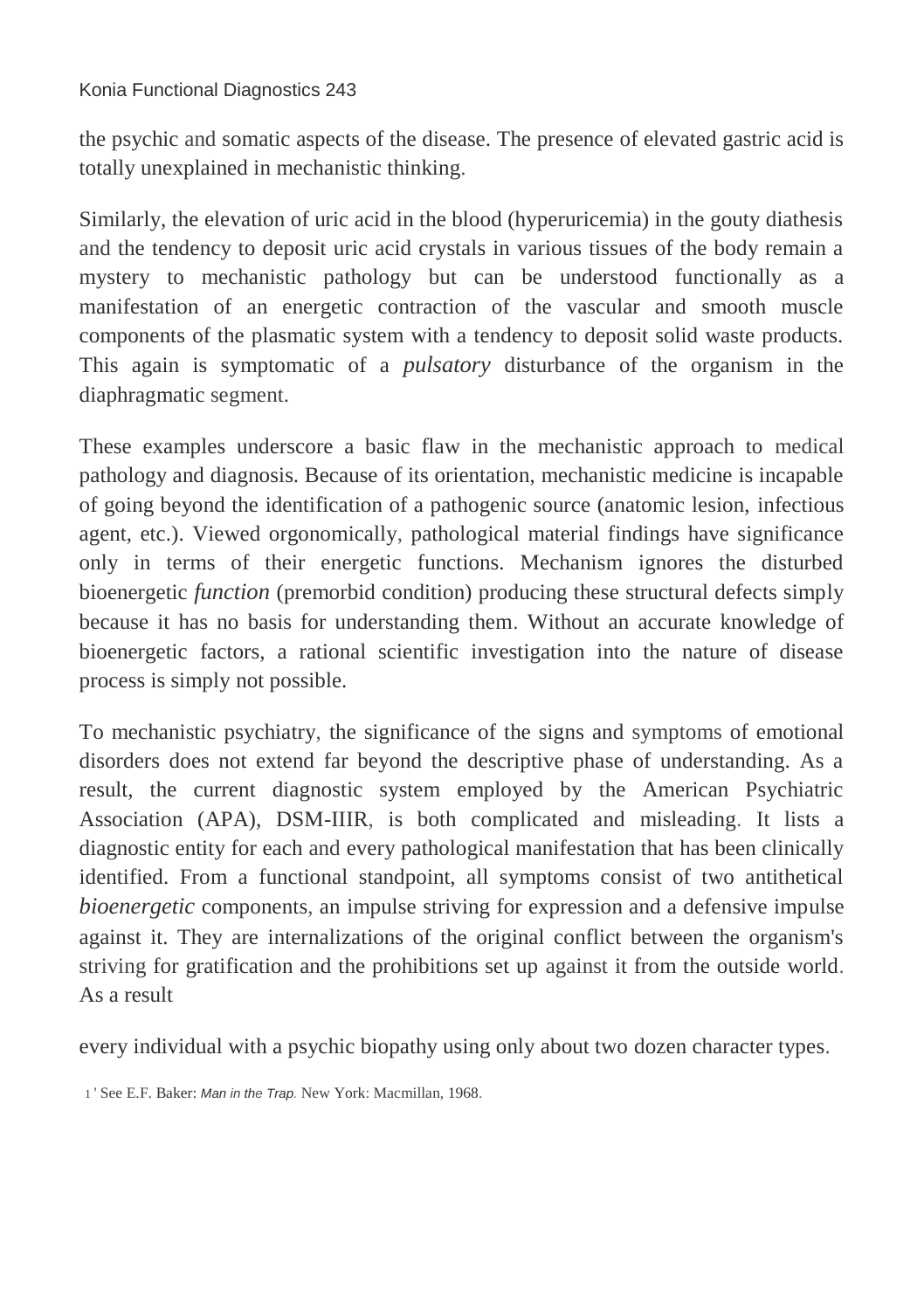These examples illustrate the complete inadequacy of the unifying principle of mechanistic materialism. This principle is based on finding material disturbances in various disease processes. *As* a result, mechanism is at a loss when it comes to diseases where no structural lesion is present. Furthermore, these material changes are a rather crude measure of organismic functioning. Orgonomic functionalism, on the other hand, has proven itself, time and again, to be eminently suited to the investigation, treatment, and classification of these illnesses. In defining disease processes, it recognizes the *order of rank* that must be assigned to the various functional realms and the common functioning principle (CFP) of two mutually interacting variations.

## *B. Empirical Nature*

Both mechanism and functionalism stress the importance of basing diagnostic systems on strict empiricism. However, since orgonomic functionalism has shown that perception is a function of character structure, this criterion is not a safeguard against error. *Consensual validation of a diagnostic system is only possible when the subjective perceptual structure is capable of reflecting objective reality.* This can occur if the physician is relatively *unarmored.* Only under this condition can it be safely assumed that two or more people are observing similarly. Since perception is distorted, any attempt by armored organisms to derive an empirical nosological system based on observation is bound to fail. With armor, observation of facts is obscured by theories about facts at the expense of observation. This has been amply demonstrated in the case of DSM-IIIR. Traditional psychiatry is acutely aware of the problem of validation. Although the APA Task Force on nomenclature and statistics relied on the *same* research evidence, *"Task Force members often differed in their interpretations of these findings"* (1) [italics added].

Orgonomic nosology is based on a wealth of detailed clinical observation, most of which has passed completely unnoticed or is overlooked as insignificant by the mechanistic physician. In fact, it was Reich's capacity for *sustained observation of clinical problems* that allowed him to discover the function of character armor. Therapeutic failures were shown to be a result of *not paying consistent attention* to the function of the patient's character. From this crucial clinical discovery,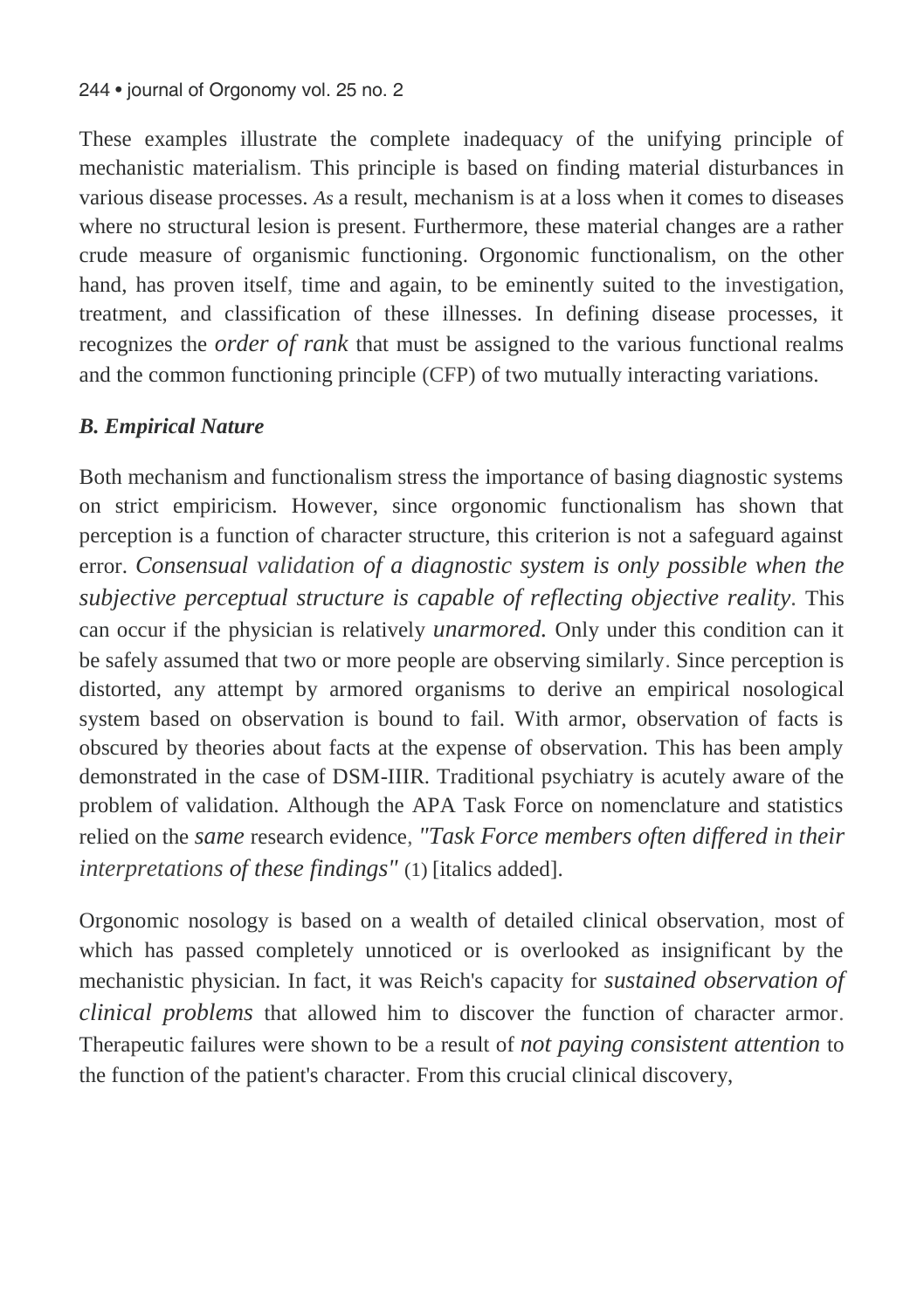Reich found there were certain *types* of characterological expression in armored individuals. Carefully *focusing* on these characterological attitudes provided access to the energy source of the neurosis. These differences provided the basis for a characterological typology. This was extended and developed by E.F. Baker into a comprehensive and theoretically consistent system of psychiatric diagnosis which has no equal.

Orgonomic biopsychiatry has extended the field of physical diagnosis in medicine to include the various biophysical abnormalities accompanying emotional disorders. These physical manifestations, either unobserved or ignored by the mechanistic physician, are as real and tangible as any of the objective signs known in physical diagnosis. Such manifestations as veiled eyes, clenched jaw, stooped posture, retracted pelvis, etc., are full of clinical significance to the medical orgonomist. It is, therefore, mandatory to *observe* the body in the practice of medical orgonomy, and it is for this reason that the patient is partially unclothed. This practice enables the medical orgonomist to *observe* where the pathology is located; that is, where the spontaneous flow of em.rgy is being blocked by the armor. Reich's discovery of somatic armor greatly extended the field of observation of the medical diagnostician and placed the entire branch of medicine known as physical diagnosis on a wider, and more inclusive, basis.

About 1940, Reich discovered the physical energy in the organism that was the basis for its life function . Now, the framework for a diagnostic system could be placed on a firm bioenergetic foundation . It became possible to comprehend both psychic and somatic forms of illness as a consequence of the blocking of the pulsation of bioenergy. The term "biopathy" was defined as a pulsatory disturbance of the plasmatic system. 3 Biopathic diseases ~would have primarily psychic, somatic, or social manifestations. Reich found that energy blocked in a segment containing an *erogenous zone* produced psychic symptoms such as character neurosis. These are the psychic biopathies. Energy

<sup>2</sup>Reich observed that blocks (armor) occurred in the form of rings perpendicular to the long axis of the body much like the segmental armor of lower animals.

<sup>&#</sup>x27; The plasmatic system consists of the vascular system and the autonomic nervous system.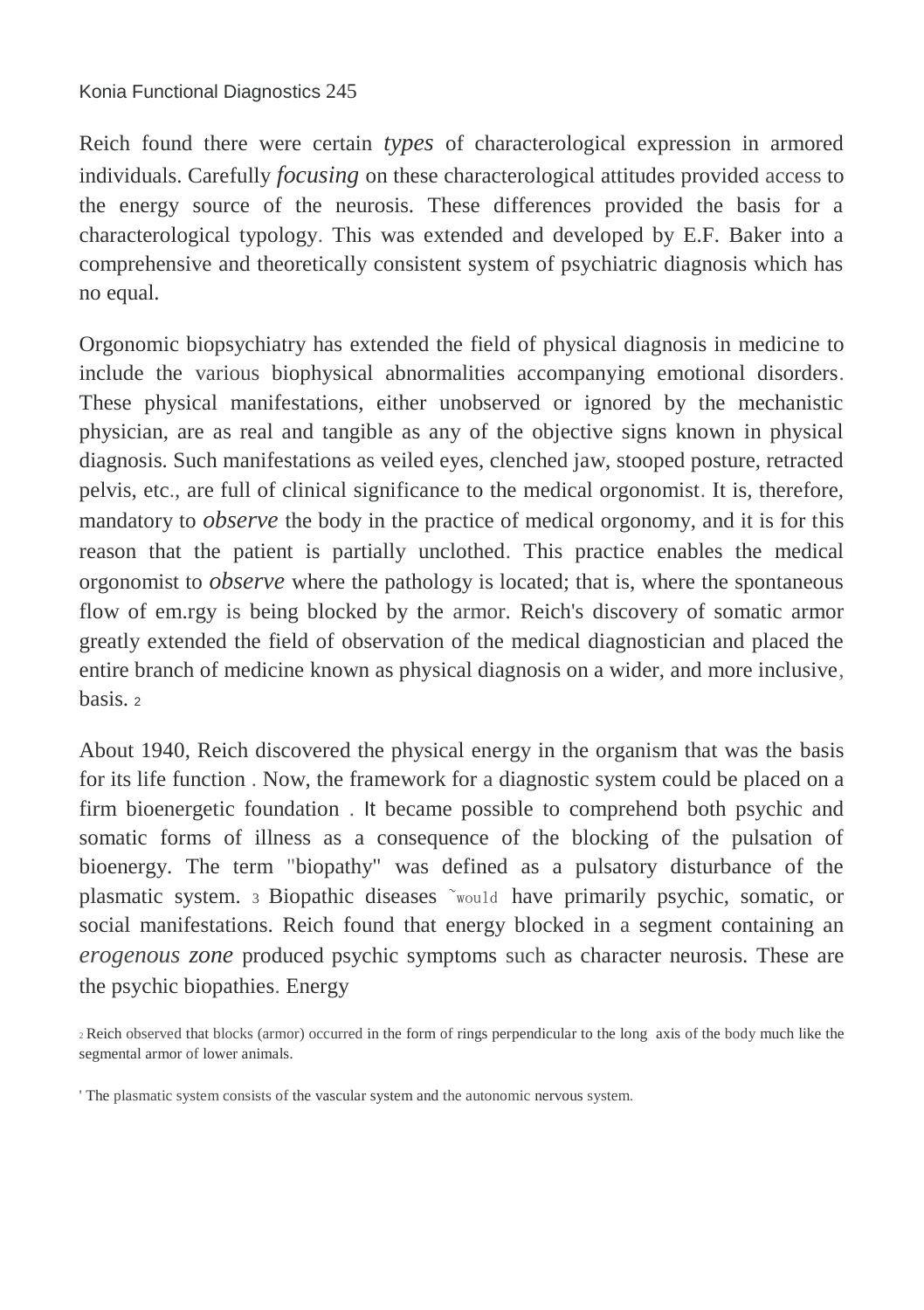blocked in *other* segments resulted in illnesses commonly referred to as psychosomatic diseases. These are the somatic biopathies.

The following are the determinants of psychic biopathies (2):

1) The *time* at which an impulse is frustrated. The earlier the block, the more damaging its effects.

2) The *extent and intensity* of the frustration. The greater the extent, the more severe its effects.

3) *Against which impulse* the frustration is directed. This refers to the psychosexual impulses derived from the various *erogenous zones.* 

4) The *ratio* of permission of a given impulse and its frustration . This factor determines the degree to which a given impulse from an erogenous zone is expressed or inhibited. It gives rise to two basic variants within each diagnostic category, the repressed and the unsatisfied types.

5) The *sex* of the main frustrating person. This factor determines the qualitative aspects of the individual's characteristic behavior as it is determined by the parent the individual identifies with.

6) The *contradictions* within the frustrations themselves. Contradictory frustrations have the effect of allowing impulses to build but not permitting complete discharge to occur. This situation gives rise to the development of masochistic tendencies.

Reich always proceeded first by careful observation of the patient and the parts of the organism that were immobilized. What distinguished Reich from other physicians, including psychoanalysts, was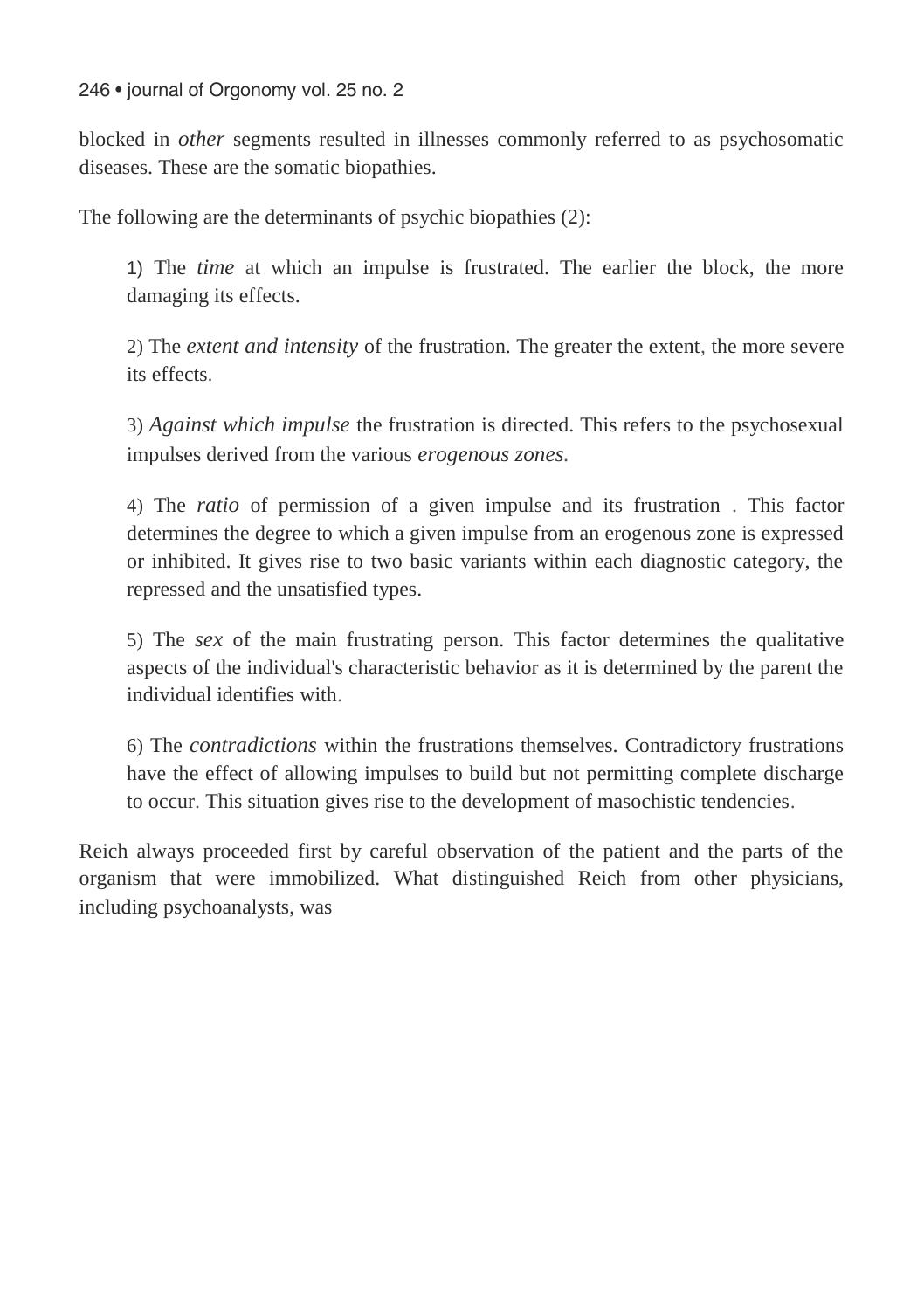his greater capacity for *sustained detailed observation.* This capacity, lacking in neurotics, and in itself a sign of health, resulted in a greater emphasis being placed on empirical rather than on theoretical considerations in his clinical and laboratory investigations. *From this observational base, a comprehensive functional, diagnostic system spontaneously emerged, satisfactorily accounting for psychiatric, as well as medical, aspects of the patient's illness.* No longer was it necessary to force the patient into an arbitrarily preconceived diagnostic entity. For the first time, it was possible to arrive at a diagnosis *from* the patient who had the illness. Everyday clinical practice demonstrates that the application of the above criteria give rise to a nosological system that can successfully account for an accurate biopsychiatric understanding of most individuals.

Some, however, are difficult to diagnose because their structure contains significant elements from two or more character types. Baker stated that if a diagnosis could not be made in the first seven sessions then it would be made only after various components of the patient's character were resolved in therapy (3). Those elements that remained would give an indication of the underlying character structure. In rare instances, the patient's diagnosis may never be known.

Table I outlines the major diagnostic entities based on two of the above environmental determinants, the *stage* or developmental level at which the major armoring occurred and the fate of the orgonotic impulse. The latter refers to whether or not the affected impulse was completely or partially blocked.

Once an individual has reached the phallic stage and beyond (the hysteric and phallic character types), secondary armor from the pregenital levels can produce traits, either repressed or unsatisfied, from their respective zones.

Table II lists the secondary blocks that may occur in addition to the primary armoring.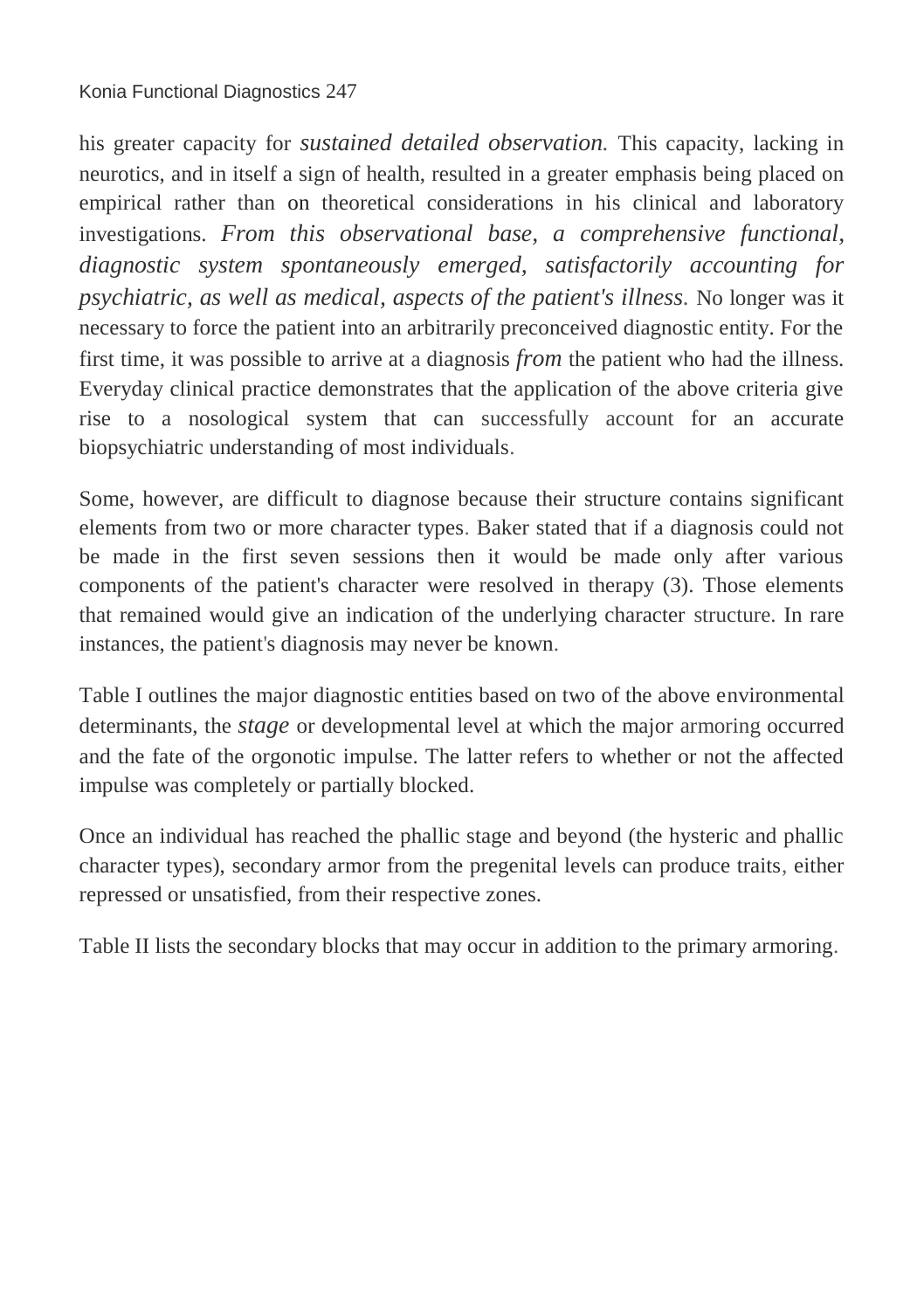|                      | <b>ISE</b>     | REPRESSED<br>ıdWI      | <b>NOOK</b><br>ЫC                         | <b>UNSATISFIED</b>                | <b>FATE OF</b>                        |
|----------------------|----------------|------------------------|-------------------------------------------|-----------------------------------|---------------------------------------|
|                      |                | Predominant<br>Trait   | Character<br>Type                         | Predominant<br>Trait              | Character<br>Type                     |
|                      | <b>OCULAR</b>  | confusion              | or epilepsy                               | voyeurism                         | voyeur                                |
|                      | ORAL           | depression             | schizophrenia oral repressed<br>character | indulgence<br>over-               | oral unsatisfied passive<br>character |
| STAGE OF DEVELOPMENT | <b>ANAL</b>    | restraint<br>caution   | compulsive                                | maso-<br>chism<br>mission<br>sub- | maso-<br>chist<br>feminine            |
|                      | PHALLIC        | rightcousness<br>moral | repressed<br>phallic                      | Don Juanism                       | unsatisfied<br>phallic                |
|                      | <b>GENITAL</b> | flight or<br>freezing  | repressed<br>hysteric                     | nymphomania                       | unsatisfied<br>hysteric               |

TABLE I

Ï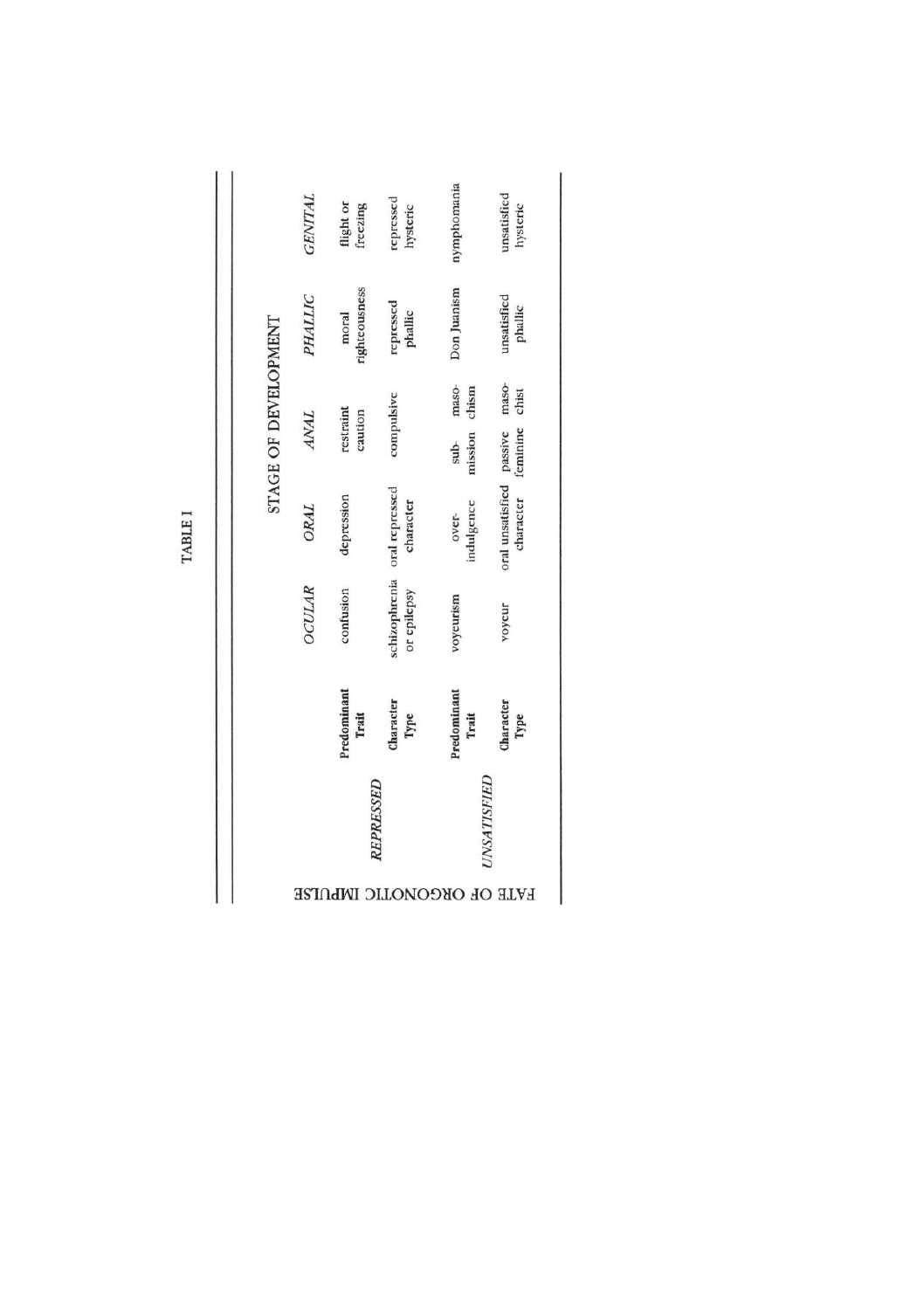|          | OCIJLAR                             | ORAL                                | <b>ANAL</b>                       | <b>PHALLIC</b>                       | <b>GENITAL</b>     |
|----------|-------------------------------------|-------------------------------------|-----------------------------------|--------------------------------------|--------------------|
| Hysteric | hysteric<br>with<br>ocular<br>block | hysteric<br>with<br>oral<br>block   | hysteric<br>with<br>anal<br>block | hysteric<br>with<br>phallic<br>block | simple<br>hysteric |
| Phallic  | phallic<br>with<br>ocular<br>block  | phallic<br>with<br>oral<br>$block*$ | phallic<br>with<br>anal<br>block  | simple<br>phallic                    |                    |

**TABLE II** 

\* if the oral block is unstable, the patient is a manic depressive

Baker designated schizophrenia as an ocular character type. He also defined the various schizophrenic subtypes as arising from armoring of erogenous zones other than the ocular, as shown in Table III.

#### **TABLE III**

|               | ORAL   | <b>ANAL</b>             | <b>PHALLIC</b> | <b>GENITAL</b> |
|---------------|--------|-------------------------|----------------|----------------|
| Schizophrenic | simple | 1) catatonic            | paranoid       | hebephrenic    |
| Subtypes      |        | 2) passive-<br>feminine |                |                |
|               |        | 3) masochistic          |                |                |

As is the case in schizophrenia, essential epilepsy can be seen in any character type, but the phallic predominates.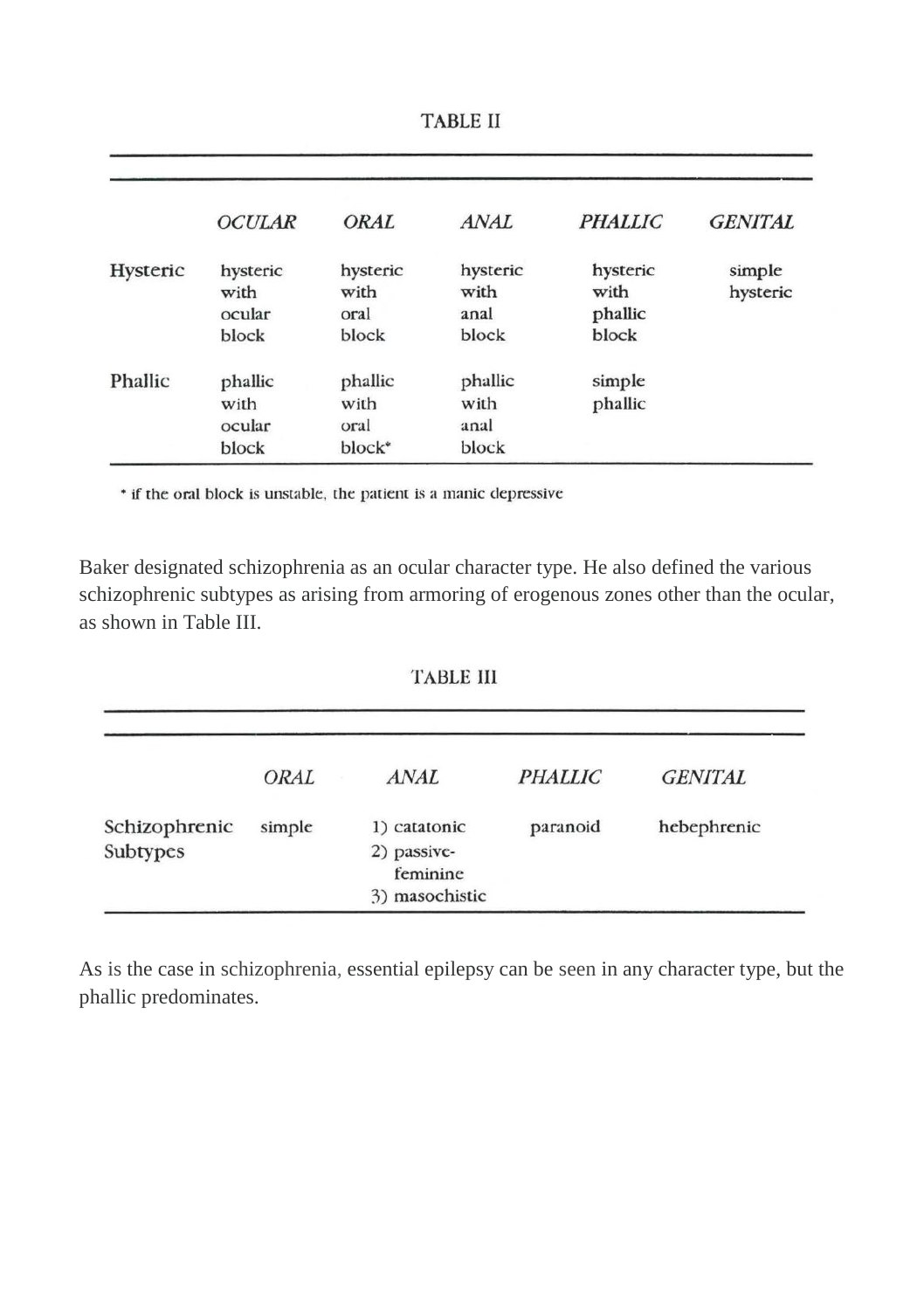## *C. The Interdependence of Clinical Practice and the Diagnostic System*

The biophysical structure of the observer must be included as a natural process in order to agree on the criteria necessary for a nosological system. This is essential because diagnostic criteria cannot be isolated from observation. Since the formulation of a theory is a function of the observer, its validity is determined by the *accuracy of the observer's perceptual apparatus.* This depends, in turn, on how closely the perceptual function of the observer corresponds to natural processes. These processes constitute functions that *both* the observer and the observed realms have in common. When the perceptual apparatus of the observer approximates nature , objective logic spontaneously emerges. Conversely, when the perceptual apparatus is blocked, there is a distortion in observation and a defect in the resultant theory.

DSM-IIIR, for example, is unfortunately nothing more than a summation of descriptions made by an observer with a mechanistic background. It allows the psychiatrist to treat psychiatric symptoms with drug therapy tailored to biochemical disturbances in the brain without understanding their origins in disturbed bioenergetic functioning.

Orgonomic diagnosis connects the theory of therapy with clinical practice. An accurate biopsychiatric diagnosis pinpoints the biopathic disturbance. Without it, a functional therapy is impossible. The clinical course of therapy is determined, each step of the way, by the patient's diagnosis.

Medical orgonomy can relate, in a clinically objective manner, healthy sexual functioning (orgastic potency) and the presence of healthy natural functioning in daily living, on the one hand, and disturbed genital functioning (orgastic impotence) and the existence of biopathic symptoms, on the other. During the transition from biopathic illness to health in successfully treated cases, the following clinical events are observed:

1. As a result of arriving at an accurate biopsychiatric diagnosis, the "red thread" of the patient is uncovered. This is the specific manner in which the patient avoids spontaneous excitation both in therapy and in daily life.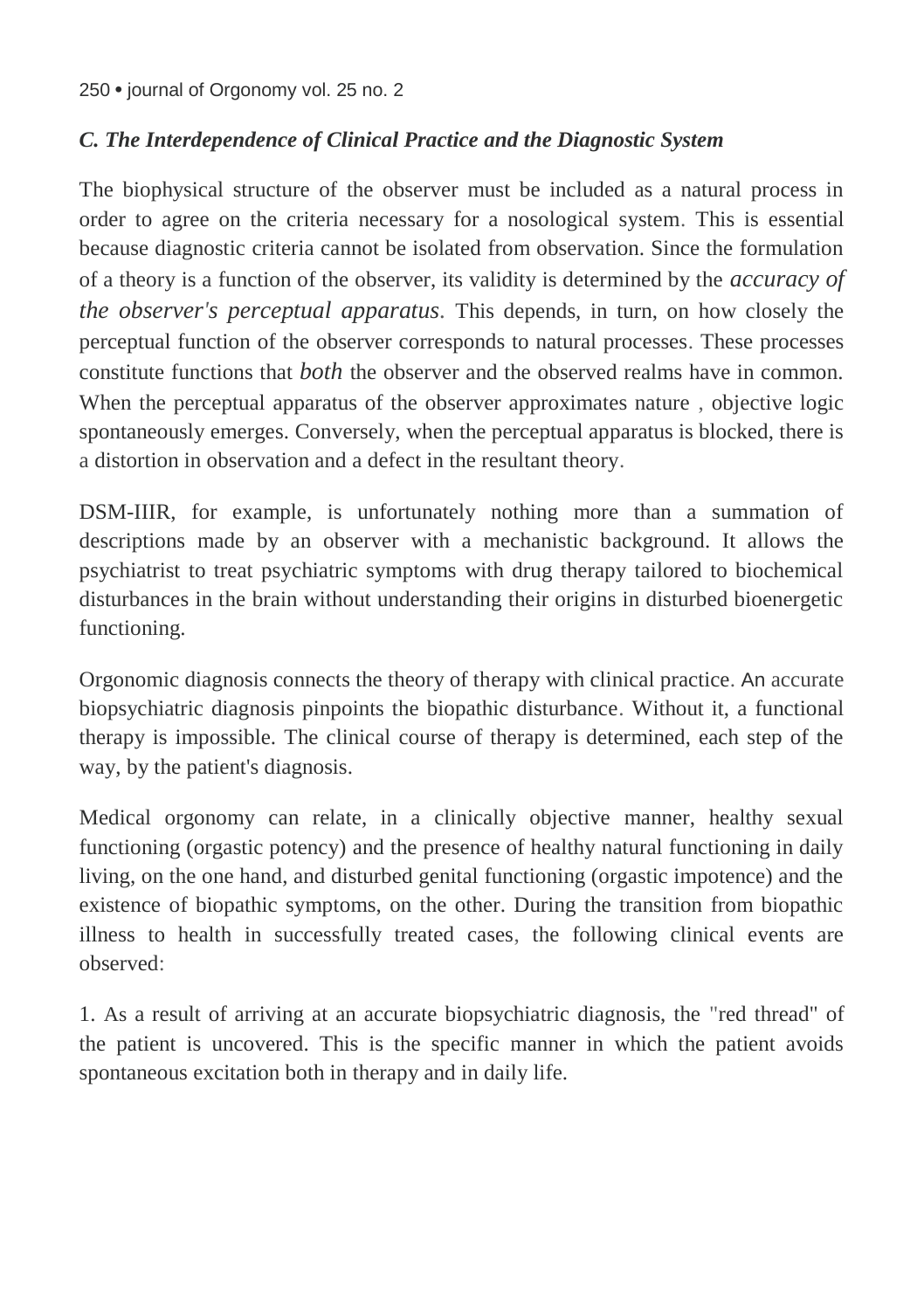Konia Functional Diagnostics 251

2. Systematic softening of the patient's defenses (armor) results in a gradual increase in spontaneous energy movement in the form of energy charge and discharge. With progressively greater participation of the total organism, there is a correspondingly greater capacity for deeper emotions and sensations.

3. As energy liberated from the armor becomes concentrated in the genital, orgasm anxiety makes its appearance. During the process leading to the final elimination of the armor, manifestations of pathology the patient initially brought to therapy may be re-experienced.

4. With increasing toleration of orgasm anxiety, there is a temporary exacerbation of sexual impotence. Then, the patient begins to assume a different manner of functioning both in his personal and sexual life. This is the final transition-the patient gives up his neurotic structure, with successful resolution of the Oedipal conflict.

Although this state of health is attained in only about 15 percent of the patient population (as much depends on the selection process by the therapist as on the therapist's skill), most patients seen in orgone therapy attains a healthier level of functioning, as structure permits.

In medical orgonomy, a solid correlation is found between the theoretical formulation of what constitutes health, empirical clinical phenomena, the restructuring of the patient, and the establishment of orgastic potency. This is the only form of therapy in which a close relationship exists between clinical practice, the theory of therapy, and the standard by which healthy functioning is defined.

## *D. The Standard of Health*

A complete understanding and classification of medical pathology is impossible without first defining healthy functioning. Central to this definition, and to the establishment of a standard of health, and preceding any formulation of orgonomic nosology, is an understanding of the primary role of genitality in the human organism's energy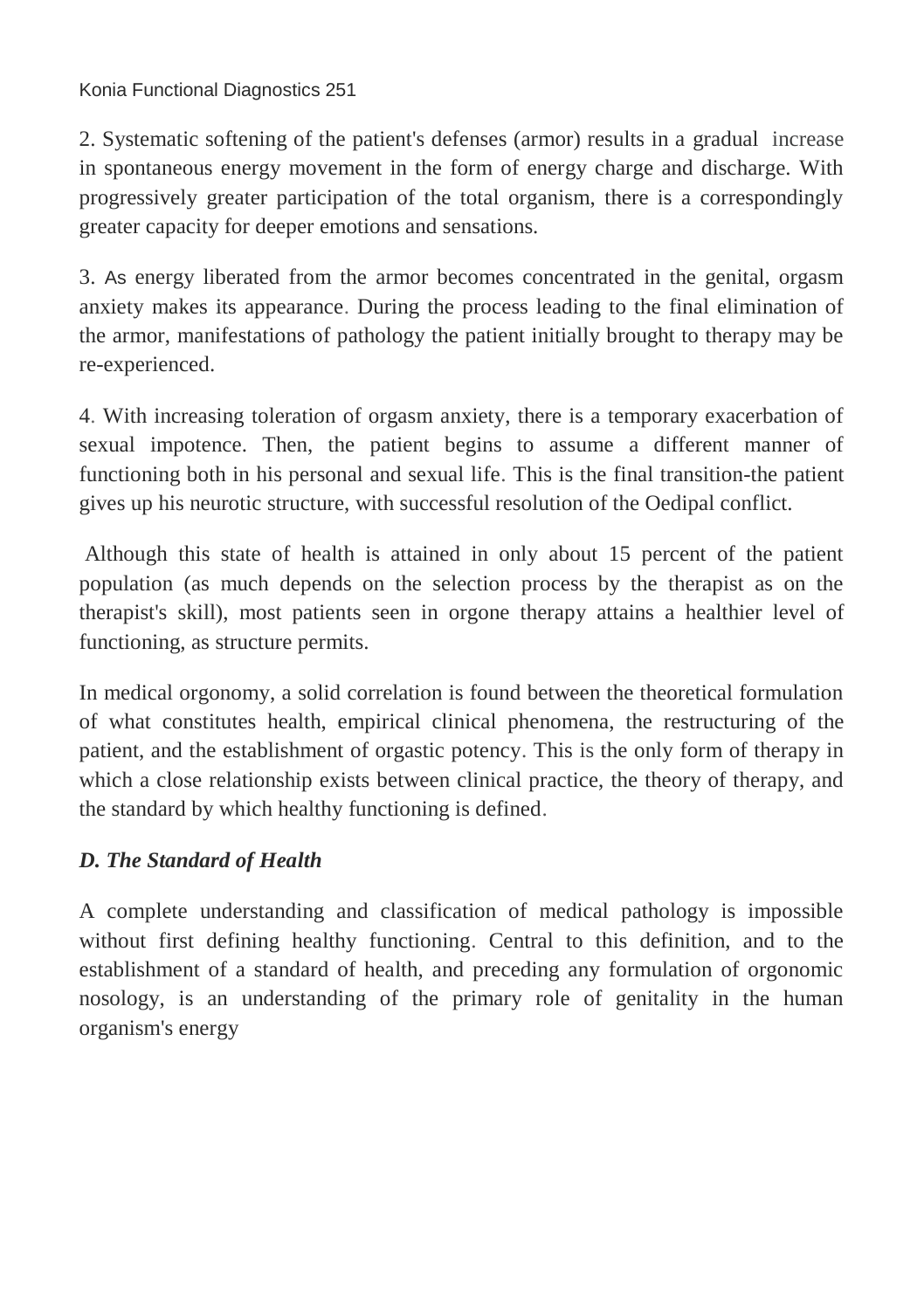economy and its consequent effect on the individual's capacity to love, work, and develop.

Not until Reich focused on the function of an individual's character in relation to the energy economy of the patient did it become possible to distinguish between healthy and armored character *types.* A clear distinction was made between healthy impulses originating from the core and expressed in an unimpeded fashion (primary drives) and those impulses originating from the core but impeded from reaching the surface and expression (secondary drives). This separates those individuals in whom primary drives were expressed without blockage and those in whom this capacity was absent. The former character type corresponded to healthy genital functioning, the latter to armored or biopathic dysfunction.

The goal of orgone therapy is to reestablish spontaneous plasmatic pulsation in the total organism. Biopathic manifestations present in the patient, whether homosexuality, peptic ulcer, schizophrenia, etc., are eliminated *during the course of therapy.* Thus, the goal of therapy is not symptom removal *per se* but the elimination of the *biopathic structure* giving rise to the symptoms. Every type of biopathy constitutes a specific manner in which spontaneous plasmatic pulsation is blocked. This is related to the patient's diagnosis.

Mechanistic psychiatry, on the other hand, focuses on the elimination of the signs and symptoms, ignoring the *biophysical function* they serve. .

Since the signs and symptoms contained in the character disorder disturb the pulsatory orgastic function, the question arises: What function do the signs and symptoms serve in the energy economy of the patient? The answer is: They function to maintain the equilibrium of character armor. Of importance from a *diagnostic* standpoint is not any particular symptomatic expression but *how* the symptom functions in the total energy economy of the patient's orgastic disturbance. It follows that any symptom can occur in *any* diagnostic entity, the symptom being only of secondary importance in ergonomic diagnosis.

In the absence of a strict standard of health, psychiatric nosology can only be based on cataloguing the signs and symptoms of emotional disorders. To mechanistic medicine, the standard of health is defined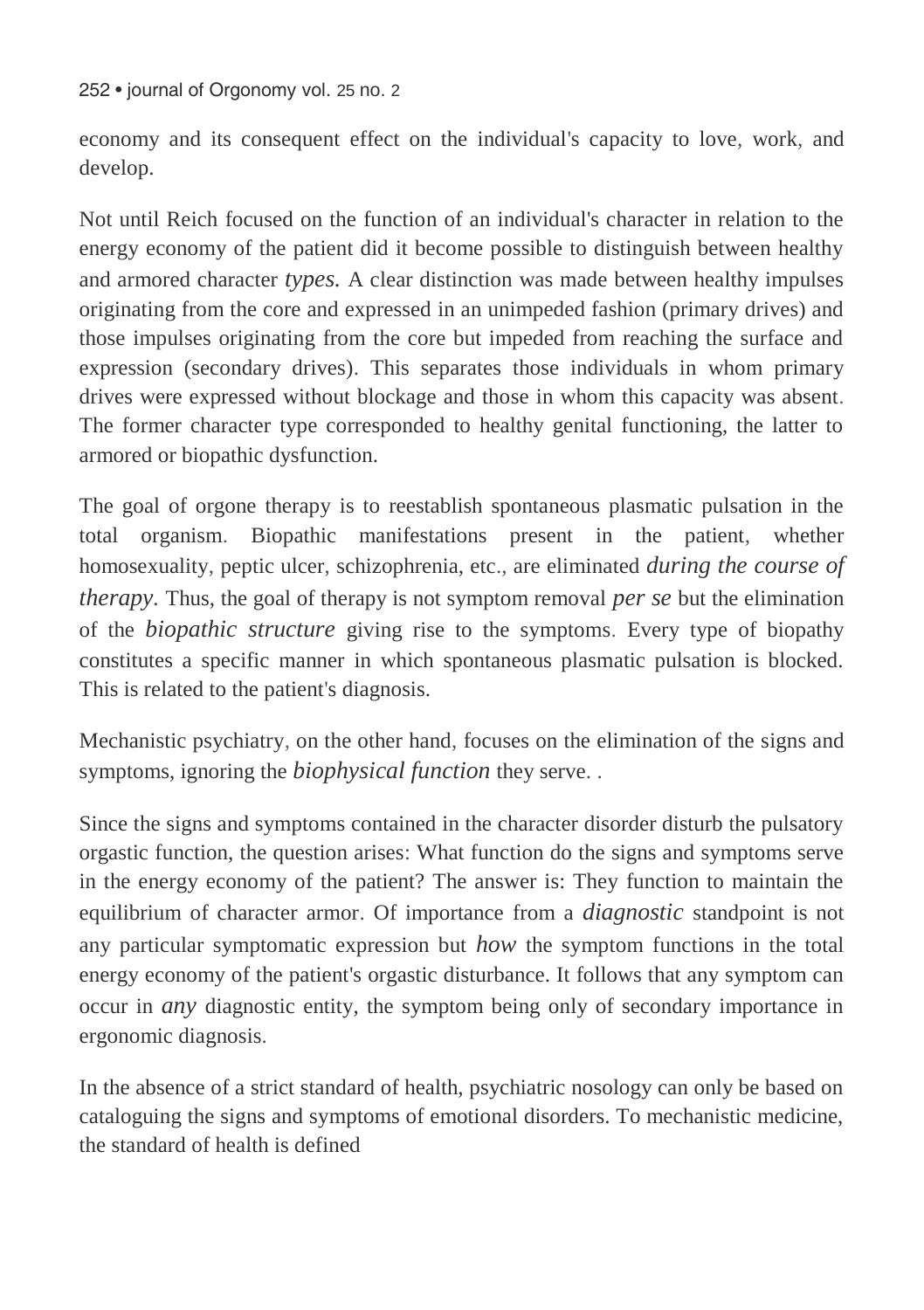### Konia Functional Diagnostics 253

materialistically in negative terms as the *absence* of any structural or physiological abnormality. Having abandoned any theoretical attempt to define health, the traditional psychiatrist resorts to adherence to a norm. Whatever behavior society deems acceptable is considered "normal," regardless of how destructive this behavior may be to the individual or to society. When social structure begins to break down, as has happened in the last few decades, it is obvious this standard fails to define an optimum level of functioning. The problem raised by homosexuality is a good example. The American Psychiatric Association (APA) has done a great disservice, both to society and to homosexuals, by proclaiming homosexuality to be "an alternate lifestyle." The homosexual has been officially relieved of having to struggle with his neurosis, and has also been given more egosyntonic defenses. The profound effects of this illness on the homosexual are completely ignored.

It was indicative of Reich's genius that he seized upon crucial observations which held little significance for most people and, then, had the courage to place them in a proper functional perspective. He states that he came to realize the full significance of the genital function and its relation to health by observing one single clinical case (2). This patient's level of functioning waxed and waned in proportion to his degree of genital satisfaction, despite the fact he had not been fully analyzed.

Reich's clinical investigations provided ample evidence that the overwhelming majority of the population suffered from a biopathic disturbance in sexual function, in one form or another. These ideas fit well with his sociological observations. Irrational social behavior, helplessness, work disturbances, neurotic dependency on authority figures, social rebelliousness, etc. , are all based on a ubiquitous sexual disturbaace. *As*  his depth of clinical understanding of biological functions increased, so did his ability to define objectively the qualities and characteristics of health and disease.

To be placed in correct historical perspective, it must be borne in mind that the ergonomic classification of medical disorders is limited by the present state of knowledge of living systems. It is likely that deepening our knowledge of the biological effects of oranur and DOR